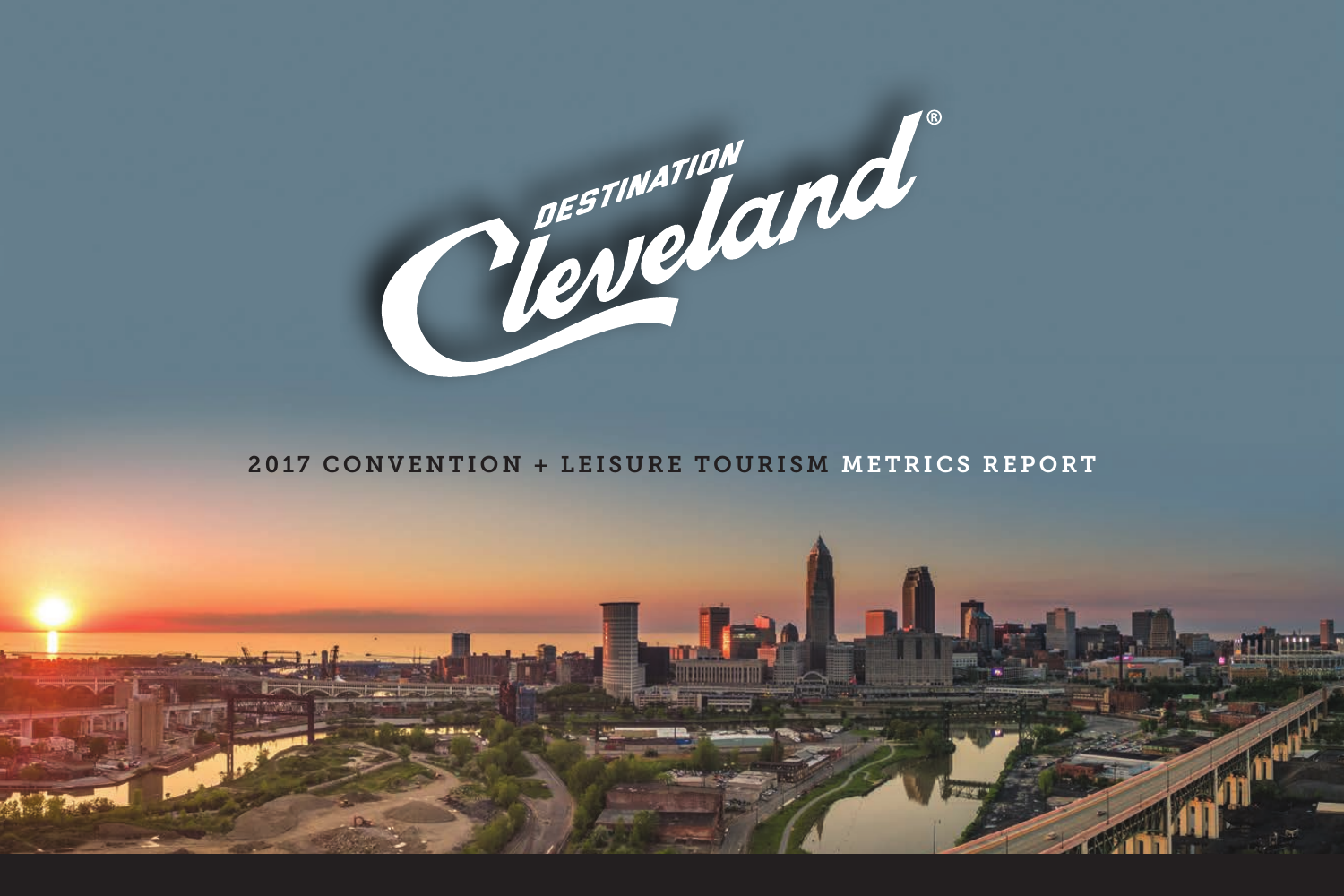## **THRIVE TOGETHER.**

#### Community friends, partners and colleagues:

Our collaboration with countless partners, businesses and community efforts resulted in the Cuyahoga County travel and tourism industry attracting 18.5 million visitors to the area in 2017 — an average increase of nearly 550,000 visitors per year for the eighth straight year and one that continues to exceed the national average. In addition, this increased growth infused more than 68,000 jobs and \$8.8 billion of economic impact into Cleveland's economy.

We celebrate these successes, while looking forward to working together toward our goal of bringing 20 million visitors to Cuyahoga County in 2020 — an effort that brings an exciting expansion of our work.

Our research shows that any visitor is a potential resident, student, or investor. Therefore, we'll be using our expertise in attracting people here and enhancing perceptions of Cleveland to promote our city not just as a visitor destination, but as a destination city, period.

As part of these efforts, Destination Cleveland will work even more closely with current partners and collaborate with additional organizations to better leverage the Cleveland visitor brand to appeal to new audiences including those who may consider living, working and/ or investing in Cleveland — and improve Cleveland's narrative on a grander scale.

Thank you to our board and our partners for your commitment to our community and your passion for Cleveland's success. Because of the work we're doing together, we look to the future with determination and enthusiasm.

Sincerely,

David Gilbert Daniel Walsh, Jr. Destination Cleveland Destination Cleveland

President + CEO Chairman, Board of Directors CEO, Citymark Capital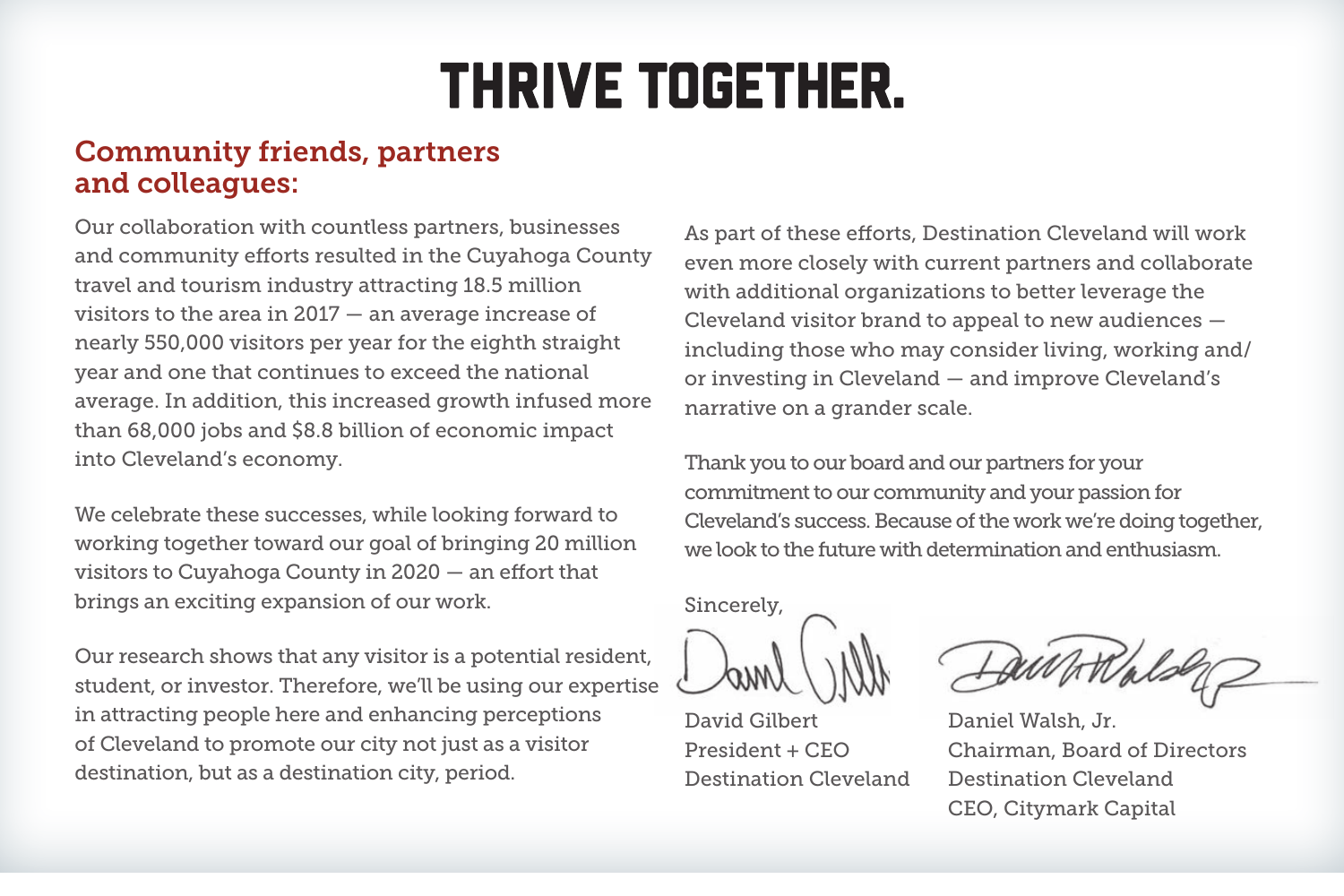#### CLEVELAND TRAVEL + TOURISM: A GROWTH INDUSTRY

## 18.5 Million Visitors

The number of visits to Cuyahoga County increased for the 8th straight year, up 2.3% over 2016.



# **\$1.1**<br>Billion in taxes generated

Cuyahoga County generated 8.7% more in tax revenue from visitors in 2017 than 2015.

## \$8.8 Billion in total Economic Impact

2017 travel and tourism total economic impact was 8.6% higher than in 2015 while direct spending of \$5.8 billion increased 8.3% during that same timeframe.

## 68.3 Thousand jobs

More than 2,000 jobs were added to the travel and tourism industry from 2015 to 2017, accounting for 8.2% of private employment in Cuyahoga County.

## \$1,100 in Resident Tax Savings

In 2017, visitors to Cuyahoga County contributed enough in tax revenue to offset resident taxes by more than \$1,000 annually.

*Source: 2017 DK Shifftlet Visitor Volume Study Source: 2017 Tourism Economic Impact Study*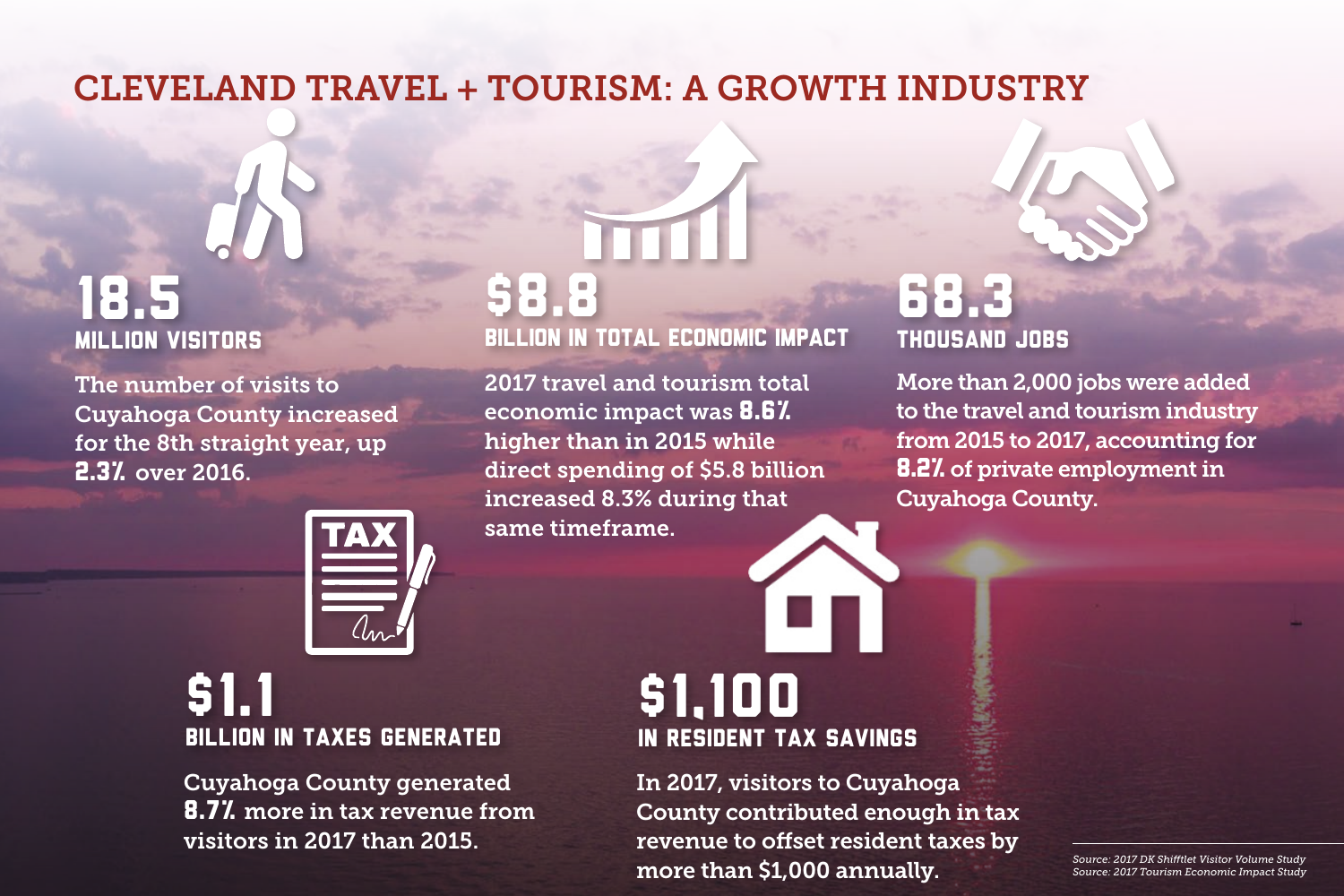#### CLEVELAND HOTEL ROOMS SOLD



*Source: 2017 STR Report*

#### HOTEL MARKET COMPARISON

Despite the 2.0% increase in rooms sold in 2017, room inventory increased at a faster rate of 4.5%, driving down Cleveland occupancy rates from 2016 to 2017.



| U.S.       | 65.9% | 65.4% |
|------------|-------|-------|
| Cleveland  | 59.7  | 61.2  |
| Columbus   | 65.8  | 65.9  |
| Cincinnati | 64.5  | 64.3  |
| Nashville  | 74.1  | 74.7  |
| Detroit    | 66.6  | 65.8  |
| Pittsburgh | 60.3  | 59.0  |
|            |       |       |

2017 2016

Occupancy Rates

*Source: 2017 STR Report*

#### "2018 Best of the World" – *National Geographic Traveler,* December 2017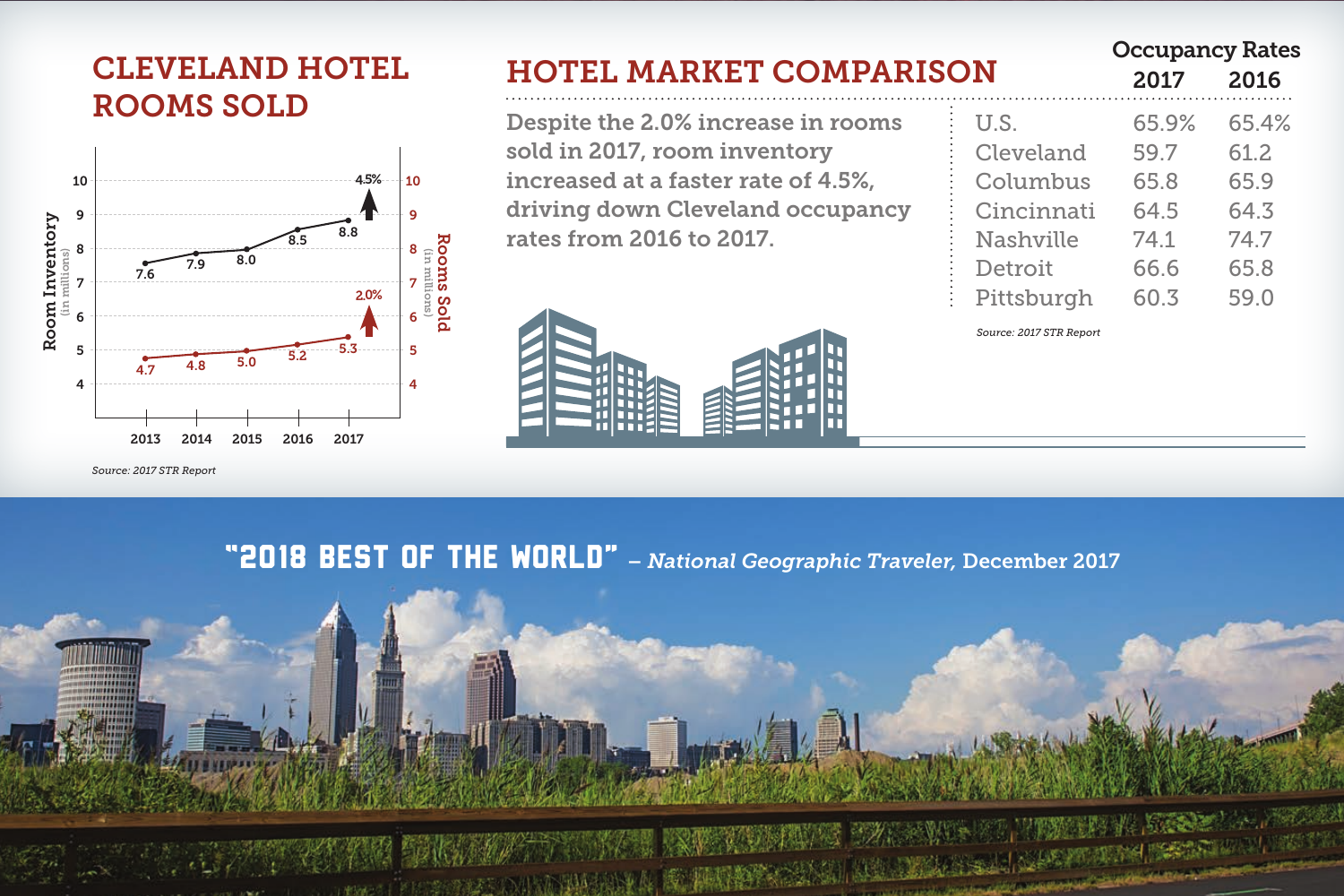#### MEETINGS + **CONVENTIONS**

## Lead Volume

Destination Cleveland supported 274 MEETINGS and conventions in 2017, with a 30% **INCREASE** in lead volume and bookings from vertical market organizations due to increased partnerships.

## Room Nights Booked

Room nights grew from 225,000 in 2016 to 252,000 in 2017, an increase of 12% year over year.

### MARKETING + COMMUNICATIONS

#### Marketing Reach 1.3 **BILLION** people were

reached through integrated marketing efforts, including social media outreach, public relations and advertising.

#### Website

ThisisCleveland.com page views increased to **4.6 MILLION** in 2017 from 4.4 million in 2016, driven primarily by new visitors to the website.

#### **DESTINATION** DEVELOPMENT + COMMUNITY AFFAIRS

## $CLE$  Travelbackers

**261** frontline hospitality staff were trained through the CLE Travelbackers program in 2017. Bringing the total to 2,860 since launch in 2013.

### Experience Dedicated Destination

The visitor experience survey program, Experience Dedicated® Destination, launched in May 2017 and generated 6,000 RESPONSES through the end of the year.

#### "America's Most Underrated Cities" – *Travel + Leisure,* October 2017